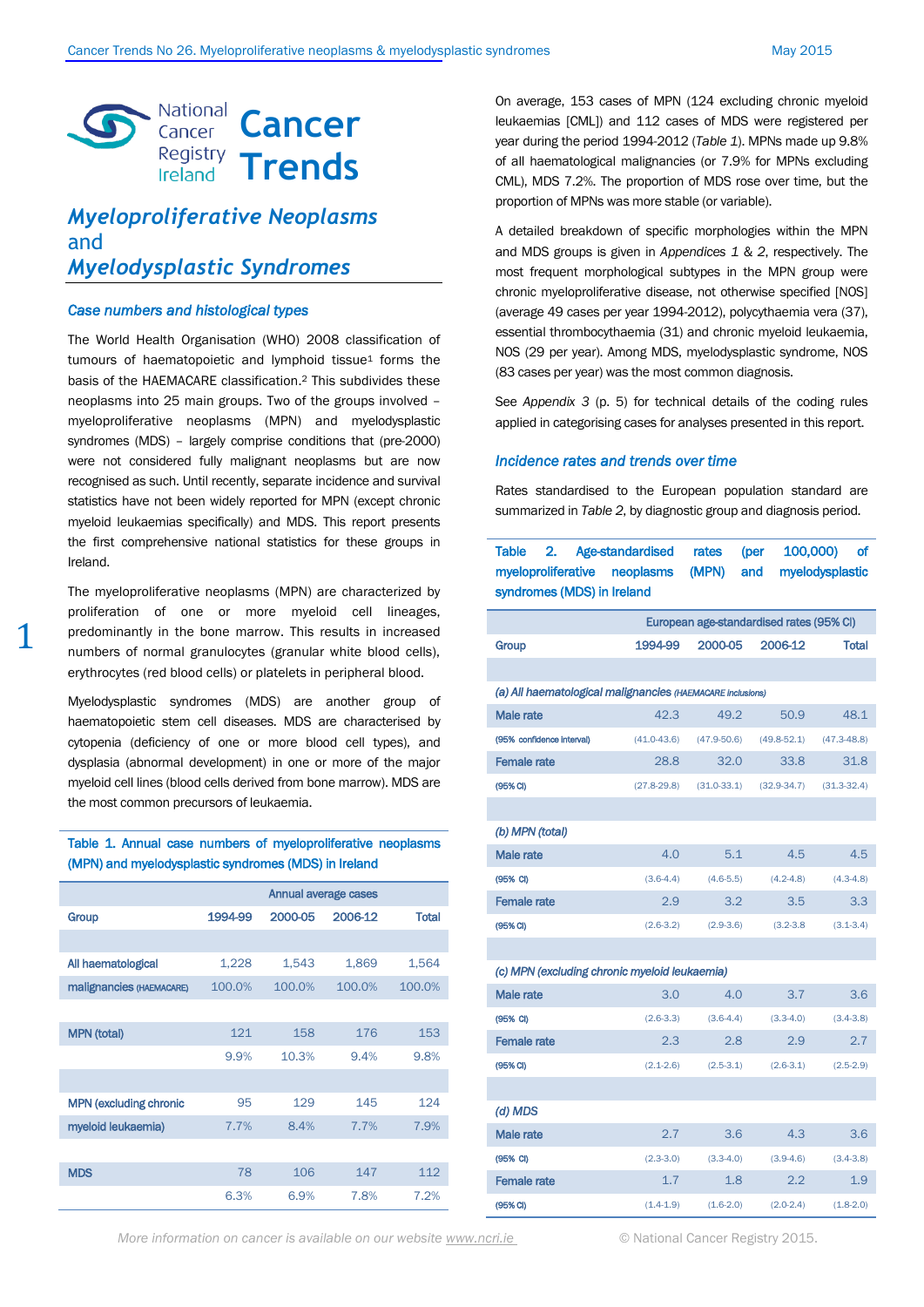European age-standardised rates (EASRs) of MPN averaged 4.5 cases per 100,000 males and 3.3 cases per 100,000 females per year during 1994-2012 as a whole (*Table 2b*). MPN excluding chronic myeloid leukaemia averaged 3.6 and 2.7 cases per 100,000, respectively (*Table 2c*). Rates of MPN in the most recent diagnosis period (2006-2012) suggested no clear trend over time among males but some increase among females (*Table 2b-c*).

EASRs of MDS averaged 3.6 cases per 100,000 males and 1.9 cases per 100,000 females per year during 1994-2012. Both sexes showed evidence of an increase in MDS rates between successive diagnosis periods (*Table 2d*).

A more detailed analysis of trends (annual rates of change assessed by Joinpoint analysis)<sup>3</sup> is presented in *Figure 1*. This suggests a complex trend for MPN (excluding CML), with an initial decrease in rates during the 1990s followed by an increase then a subsequent decrease. Overall, for 1994-2012 as whole, there was no single significant trend for this group: an annual rate of change averaging +1.2% (95% CI -0.5% to +3.0%) in males, +0.9% (95% CI -0.9% to +2.7%) in females. In contrast, MDS showed more straightforward trends, with significant average annual increases in both males  $(+3.4\%, 95\% \text{ Cl } +1.6\% \text{ to } +5.2\%)$  and females (+2.3%, 95% CI +1.0% to +3.6%).

These trends should be interpreted cautiously, however, as they may in part reflect under-diagnosis, under-reporting or under-registration of some conditions in earlier years.



## Figure 1. Trends in rates of myeloproliferative neoplasms and myelodysplastic syndromes in Ireland, 1994-2012





## *Age at diagnosis*

*Figure 2* summarises the age-profile of MPN and MDS cases. Rates were highest in the oldest populations, especially for MDS. The median age at diagnosis for MPN as a whole (67 years) and MPN excluding CML (68 years) was similar to that for haematological malignancies overall (67 years), but median age for MDS was higher (76 years).

## Figure 2. Age-specific rates of myeloproliferative neoplasms and myelodysplastic syndromes in Ireland, 2006-2012



### *International variation in incidence*

International comparisons of MPN and MDS incidence are not straightforward, because of geographic differences in quality of morphology coding or completeness of registration. Reported rates in the UK and Ireland for 2000-2002 averaged 2.08 cases per 100,000 (EASR) for MDS in 2000-2002 and 2.35 for MPN excluding CML, higher than for Europe as a whole (1.24 and 1.76 respectively).<sup>4</sup> However, MPN and MDS comprised only 4.2% and 0.8% of haematological cases for Europe (2000- 2002)<sup>4</sup> compared with 9.8% and 7.2% for Ireland (1994-2012) in this report, suggesting under-registration of MDS at least.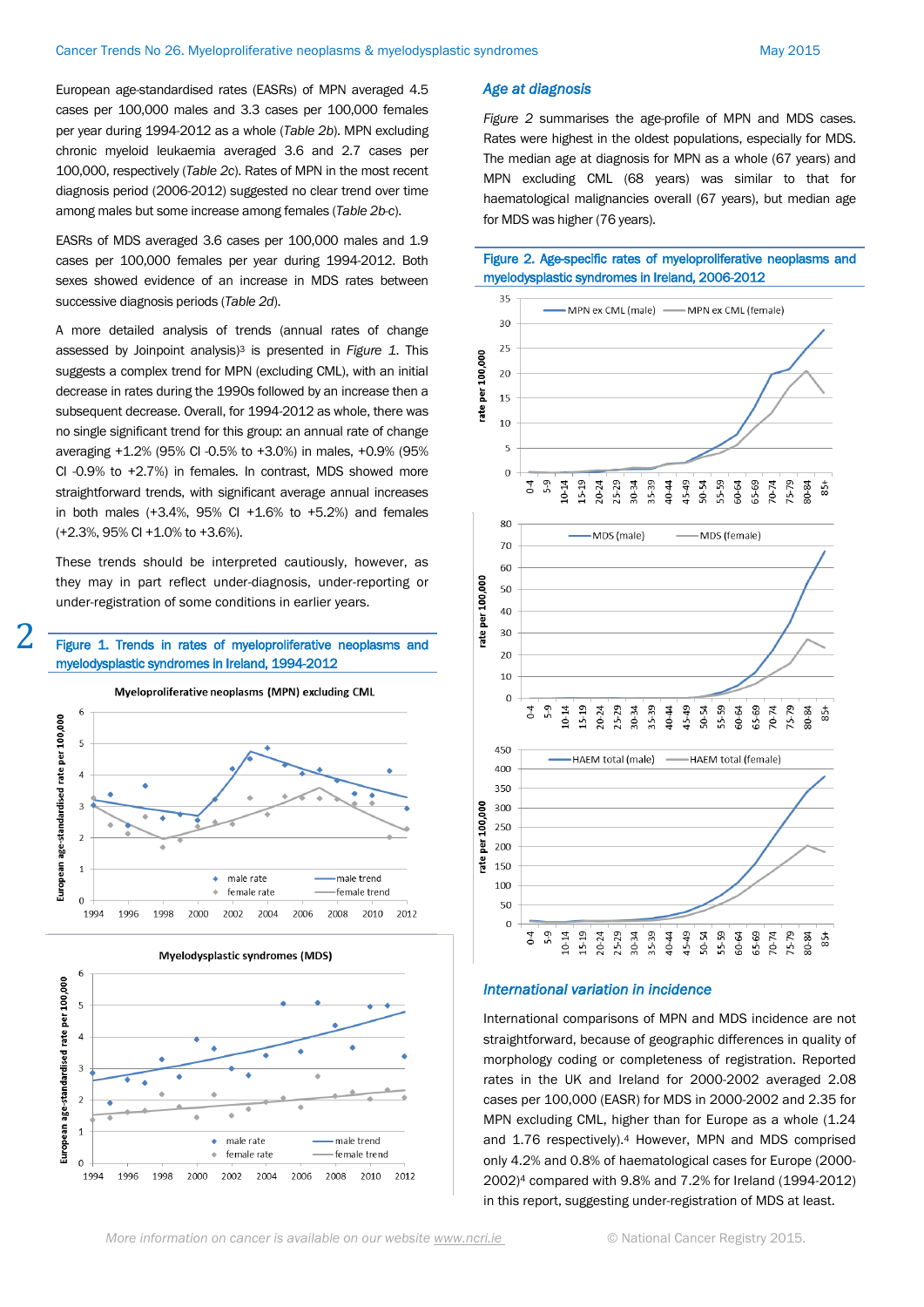#### *Tumour-directed treatment*

Treatments received within a year following diagnosis are summarised in *Figure 3*.

Figure 3. Tumour-directed treatment of patients with myeloproliferative neoplasms and myelodysplastic syndromes in Ireland, within a year of diagnosis, by diagnosis period. Treatment of all patients with haematological malignancies is included for comparison



% cases having any tumour-directed treatment

3



For patients with MPN, 48% received tumour-directed treatment in the most recent diagnosis period (2006-2012), or 41% of patients with MPN other than chronic myeloid leukaemia. Treatment mainly involved chemotherapy or immunotherapy (<1% of patients had radiotherapy or non-diagnostic surgery). The proportion of patients treated showed little change between the two most recent diagnosis periods. A smaller proportion of patients appeared to be treated in the earliest period (1994-1999), but treatment data may have been less complete in earlier years.

A much smaller proportion of patients with MDS had tumourdirected treatment – only 16% during 2006-2012 (compared with 11-12% in earlier periods). Again, this was almost all chemotherapy or immunotherapy (<1% of MDS patients had radiotherapy and none had non-diagnostic surgery).

It is important to note, however, that these figures exclude any treatments given later during disease progression, thus some patients who did not receive tumour-directed treatment initially may have been treated a year or more after diagnosis. Some patients undergo 'watchful waiting' initially, i.e. monitoring of the patient's condition without giving any treatment until signs or symptoms appear or change. Likewise, these treatment figures do not include treatments that are purely aimed at alleviating symptoms, e.g. phlebotomy to remove excess blood cells or platelet apheresis to remove excess platelets from the blood in MPN patients.

For further details of treatment options for MPN and MDS, see:

[http://www.cancer.gov/types/myeloproliferative/patient/chronic](http://www.cancer.gov/types/myeloproliferative/patient/chronic-treatment-pdq#section/_28)[treatment-pdq#section/\\_28](http://www.cancer.gov/types/myeloproliferative/patient/chronic-treatment-pdq#section/_28)

[http://www.cancer.gov/types/myeloproliferative/patient/myelody](http://www.cancer.gov/types/myeloproliferative/patient/myelodysplastic-treatment-pdq#section/_92) splastic-treatment-pdq#section/ 92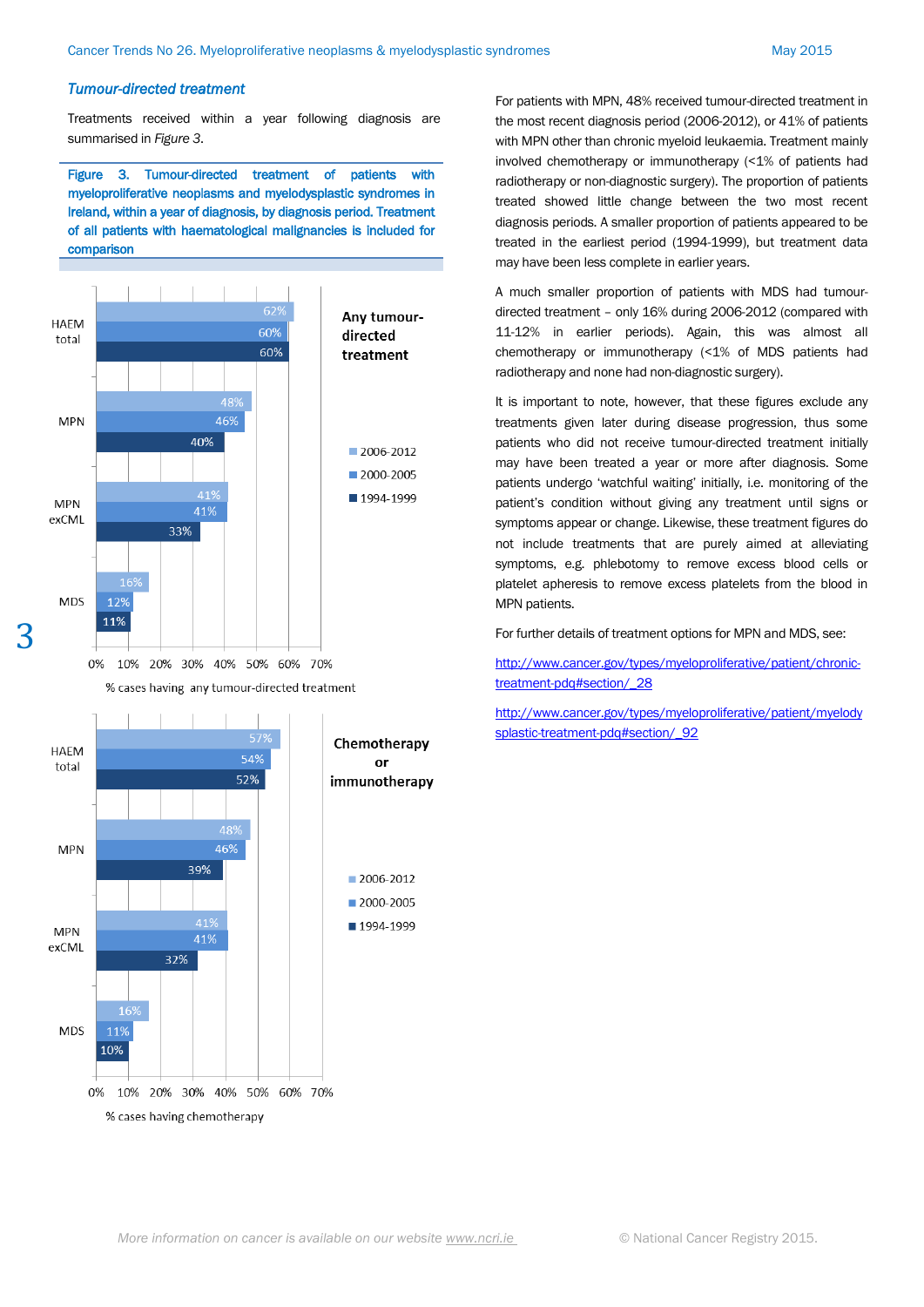#### *Survival*

*Net survival* is the survival of patients having corrected for other causes of death (by comparison with the general population of the same age and sex).<sup>5</sup> Survival of patients diagnosed with MPN or MDS is summarised in *Figure 4* for three diagnosis periods. These figures are based on the first malignancy in each patient (i.e. exclude patients for which MPN or MDS followed an earlier diagnosis of a different or similar malignancy).

Figure 4. Five-year net survival of patients with myeloproliferative neoplasms and myelodysplastic syndromes in Ireland, by diagnosis period. Survival of all patients with haematological malignancies is included for comparison



For MPN, 5-year net survival averaged 79% in the most recent period, both overall and if chronic myeloid leukaemia is excluded. Survival for MPN as a whole, and haematological malignancies as a whole, improved significantly between all successive diagnosis periods (based on statistical models adjusted for age and length of follow-up). Survival for MPN excluding CML showed no significant change between 1994-1999 and 2000-2005, but improved significantly in 2006-2011. Survival from MPN was higher than the average for all haematological malignancies (5-year net survival 62% 2006-2011).

For MDS, 5-year net survival averaged 55% in the most recent period (2006-2011), lower than for haematological malignancies as a whole. There was no significant improvement in survival between 1994-1999 and 2000-2005, but survival of 2006-2011 cases was significantly improved.

## *International variation in survival*

Survival of patients with for haematological malignancies in Europe has recently been summarised as part of the EUROCARE-5 study.6 These figures excluded Ireland and some other countries because available data did not cover a sufficiently long diagnosis period.

For Europe as a whole, age-standardised 5-year relative survival for MPN patients excluding chronic myeloid leukaemia increased from 70.3% for 1997-1999 to 74.9% for 2006-2008, with a statistically significant trend overall. Chronic myeloid leukaemia also showed a significant upward trend in 5-year survival, from 32.3% for 1997-1999 to 54.4% for 2006-2008. Combined figures for the full MPN grouping were not presented.

Equivalent trends for MDS survival could not be assessed by EUROCARE-5, because of geographic variation in coding or completeness, but 3-year relative survival estimates showed no change between 2003-2005 (48.9%) and 2003-2005 (48.8%).

### *Mortality trends*

Because the coding and classification of these tumours have changed over time, and because death may result from progression to other malignant conditions including acute leukaemias, trends in deaths and mortality rates from MPN and MDS cannot reliably be assessed and are not presented here.

#### *References*

<sup>1</sup> Swerdlow SH, Campo E, Harris NL *et al*. 2008. *WHO classification of tumours of haematopoietic and lymphoid tissues*. Lyon, International Agency for Research on Cancer.

<sup>2</sup> HAEMACARE Working Group. 2010. Manual for coding and reporting haematological malignancies. *Tumori* 2010; 96: i-A32.

<sup>3</sup>Kim HJ, Fay MP, Feuer EJ, Midthune DN. Permutation tests for joinpoint regression with applications to cancer rates. *Stat Med*. 2000; 19: 335-351.

<sup>4</sup> Sant M, Allemani C, Tereanu C *et al*. Incidence of hematologic malignancies in Europe by morphologic subtype: results of the HAEMACARE project. *Blood* 2010; 116: 3724-3734.

<sup>5</sup> Pohar Perme M, Stare J, Estève J. On estimation in relative survival. *Biometrics*. 2012; 68: 113-120.

<sup>6</sup> Sant M, Minicozzi P, Mounier M *et al*. 2014. Survival for haematological malignancies in Europe between 1997 and 2008 by region and age: results of EUROCARE-5, a population-based study. *Lancet Oncology* 2014; 15: 931-942.